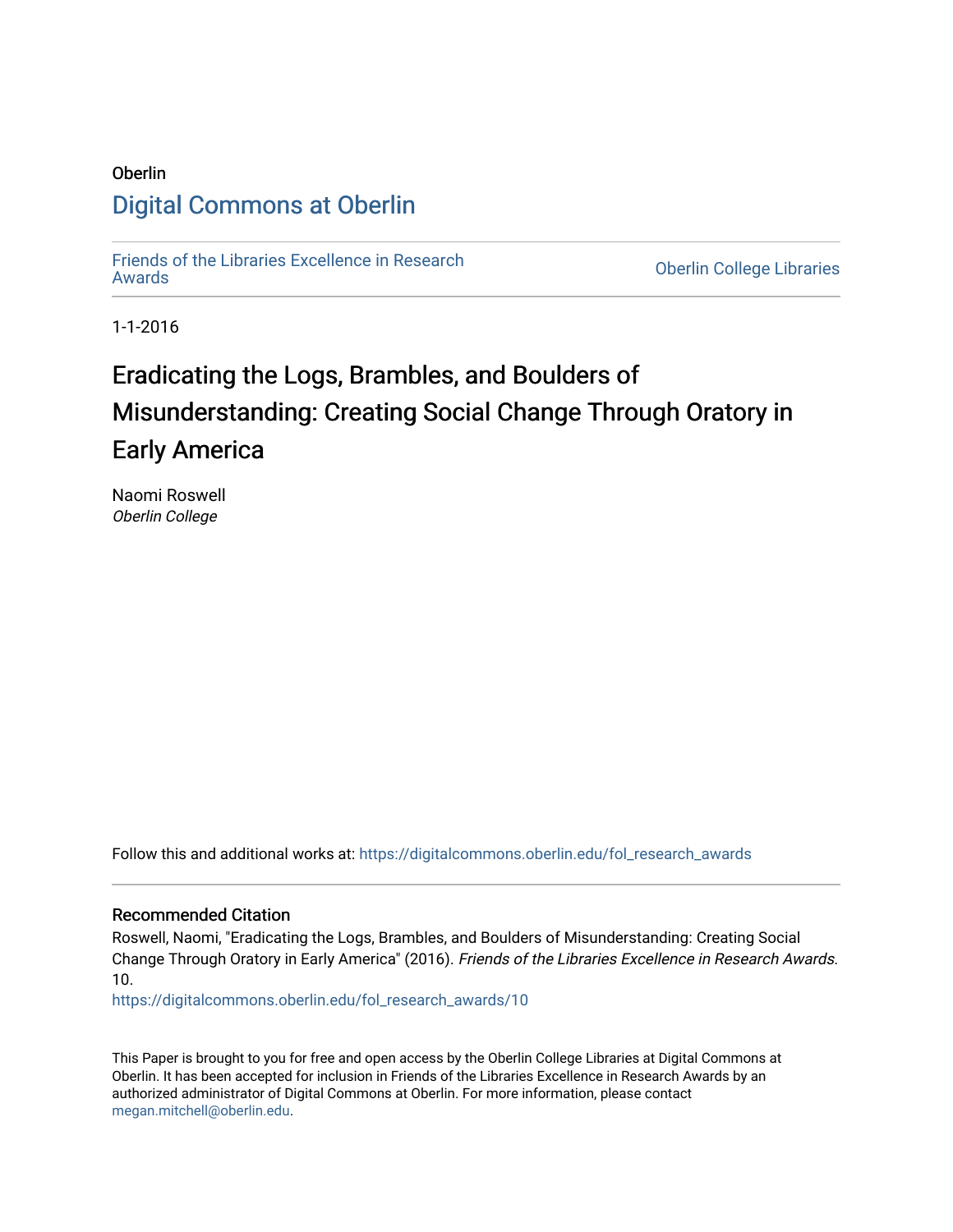# **Eradicating the Logs, Brambles, and Boulders of Misunderstanding: Creating Social Change through Oratory in Early America**

Naomi Roswell May 2015

In Search of America English 255



 **CANASSATEGO MONTMAGNY**

Image courtesy of John Kahionhes Fadden

Image courtesy of Portraits Historiques Canadiens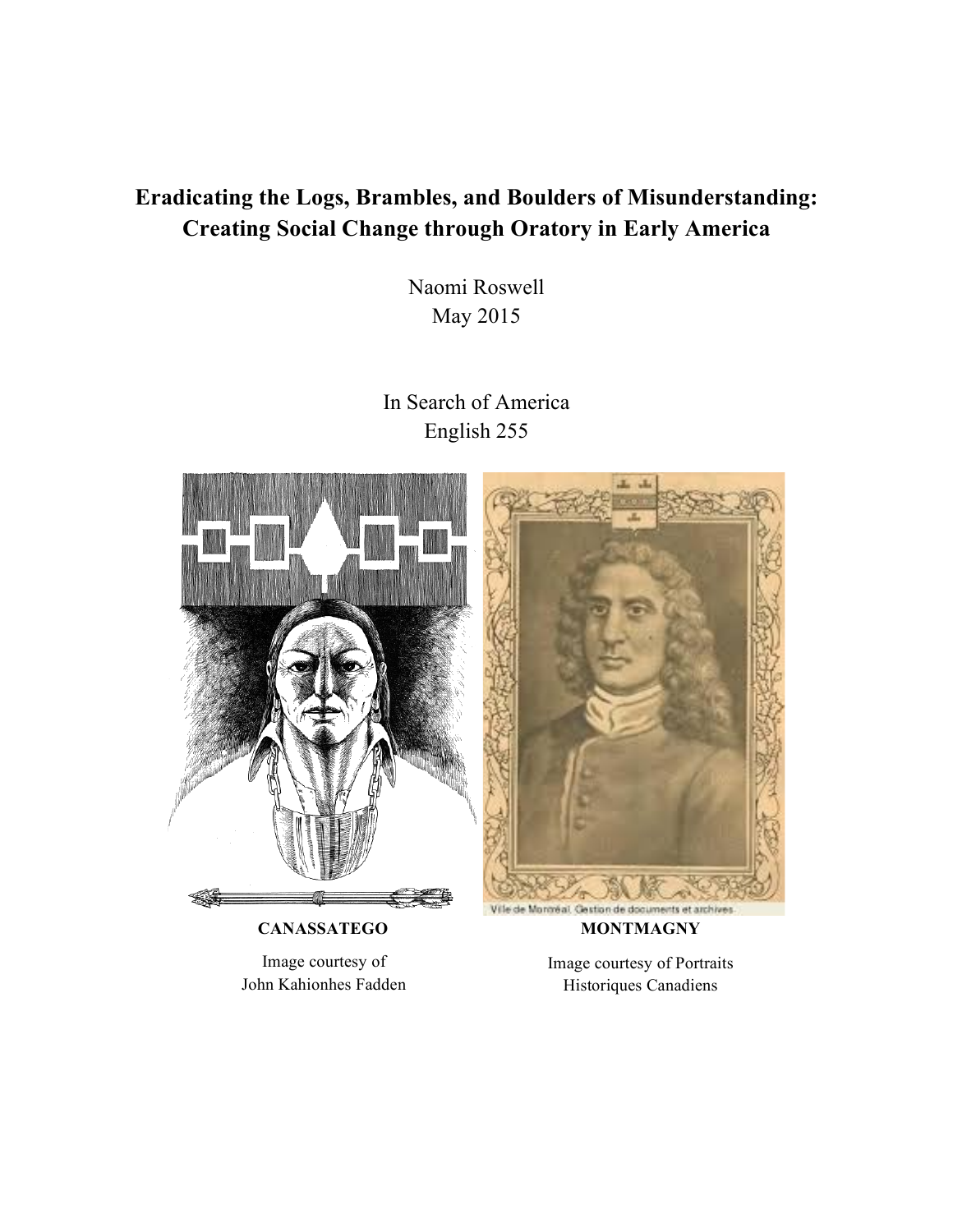## **Eradicating the Logs, Brambles, and Boulders of Misunderstanding: Creating Social Change through Oratory in Early America**

Oratory emerged as an important medium for conflict negotiation and social change among Native Americans and the European settlers in the 17th and 18th century. Skilled Native American orators were able to persuade adversaries to compromise and compel masses to make behavior changes for a more just society. In recent times, scholars such as Nancy Duarte, deliverer of the well-known TED Talk "The Secret Structure of Great Talks," have analyzed speeches and coded for elements that contributed to a speaker's success of igniting change. To determine if successful speeches from early America shared any common structures, tools, or patterns that could inform social justice organizers today, I consulted nearly a dozen transcriptions of speeches delivered by Native American spokespeople, many secondary sources on rhetoric and oratory, accounts of Iroquois tradition, culture, and language, and modern studies on what makes compelling speeches. An investigation into the origin of oratory in North America, the history and symbolism essential to Iroquois people, and a deep analysis of two speeches delivered by Iroquois sachems reveal two remarkable oratorical devices that contributed to catalyzing positive social change. The genre of Native American oratory in the 1600s and 1700s employs a structure that compares *what is* to *what could be,* and, like a rock dam in a small stream, is brimming with embodied images of nature that elicited changes that fostered better cross-cultural relations.

In early America, and especially in Native societies, "rhetoric was identified as the art that contributed the most toward the proper workings of the political process, the disposition of justice, and the maintenance of public welfare and social conscience."<sup>1</sup> Maintaining public welfare and social conscience through oratory requires immense skill and disposition, but according to some scholars, there are patterns that orators throughout history have used that regularly elicit a passion for change and generate a movement of behavior changes to reach the goal. Many high school classes teach Aristotle's Ethos, Pathos and Logos, but Nancy Duarte, a twenty-first century communications expert, built on Aristotle's principle that rhetoric is "the ability, in each particular case, to see the available means of persuasion."<sup>2</sup> Duarte analyzed many well-received speeches and discovered a consistent structure of organization. Unlike a story arc that has a rising tension, climax, and falling resolution, a good speech flips back and forth

<sup>1</sup> Johnson, Sandy. 1994. *The Book of Elders*. San Francisco: Harpers. 139

<sup>2</sup> Aristotle. 350 B.C.E. Rhetoric: Part II. In *Rhetoric.*, ed. Rhys Roberts.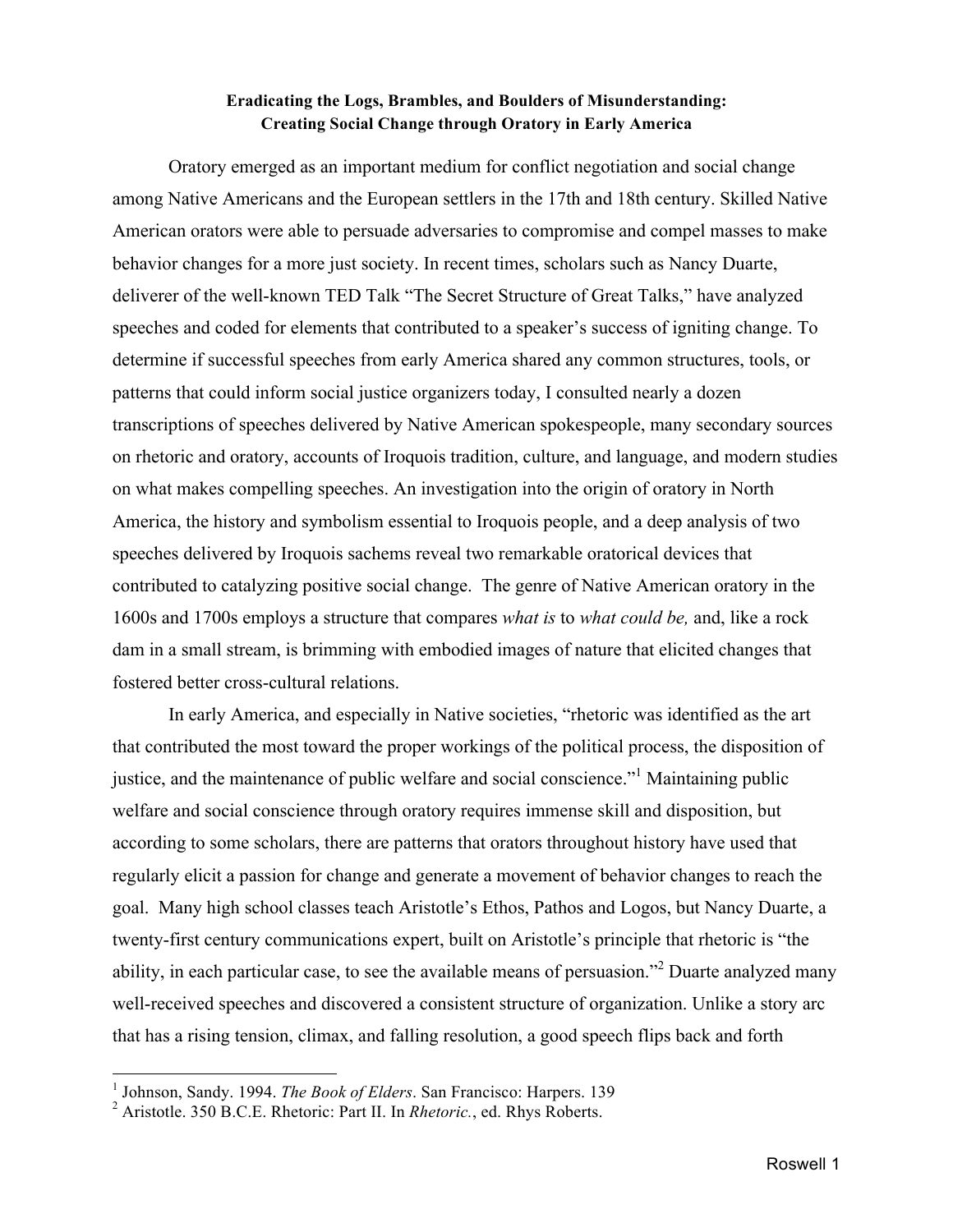between the less than ideal present (*what is)* and the better, imagined future (*what could be)*. Duarte calls this shape the 'secret structure of good talks<sup>3</sup> and claims that it allows the audience to embrace the orator's vision of the future and understand how it is better than the present. These observations by Aristotle and Duarte provided a framework for analyzing the two speeches examined in this paper, but the speeches, in turn, revealed another means of persuasion: A kinesthetic and embodied connection to nature.

There is a surprisingly intact record of Native American speeches delivered to white settlers, and many of the responsible orators were effective at dispelling opposition, eliciting agreements to treaties for peace, and securing a pathway towards sustained positive relations. By examining speeches delivered by Iroquois orators, Kiotsaton and Canassatego, to European settlers, I've identified three primary rhetorical elements and strategies that make them effective. I do this with the hope that students of the 21st century can evoke the fourth available means of persuasion of connection and illusion to the natural world to strengthen their own persuasive arguments for a more just and peaceful future.

The most important element of these speeches are the metaphors the orators use to illustrate relationships between the natives and settlers and to envision a better future. These metaphors are shaped by natural processes, and thus are able to grow, flow, and develop with each new situation. These metaphors taken from nature provide an exceptionally precise, and yet casual form of persuasion, and ultimately contribute to the speeches' success. The other two primary strategies include following a structure that compares the imperfect present to the ideal future and directly addressing the parties that have the capacity to enact the desired change. By using these three rhetorical strategies, Iroquois orators were able to employ images of nature to persuasively secure a better future for themselves and their people.

\*\*\*

Both speeches were delivered by Iroquois sachems to the governors of the nearest colonies. Kiotsaton's speech in 1644 to the governor of Quebec is in response to a triangular exchange of Iroquois warriors taken captive by the neighboring Algonquian tribe and sold to the French in Quebec for liquor, and Canassatego's speech to the Pennsylvanian government in 1742 reaffirms a peaceful alliance after a miscommunication of land rights. These speeches each use the rhetorical strategies and symbols outlined above. Together, they reveal a relationship

<sup>3</sup> Duarte, Nancy, and Patti Sanchez. 2016. *Illuminate*. New York, NY: Portfolio / Penguin. xii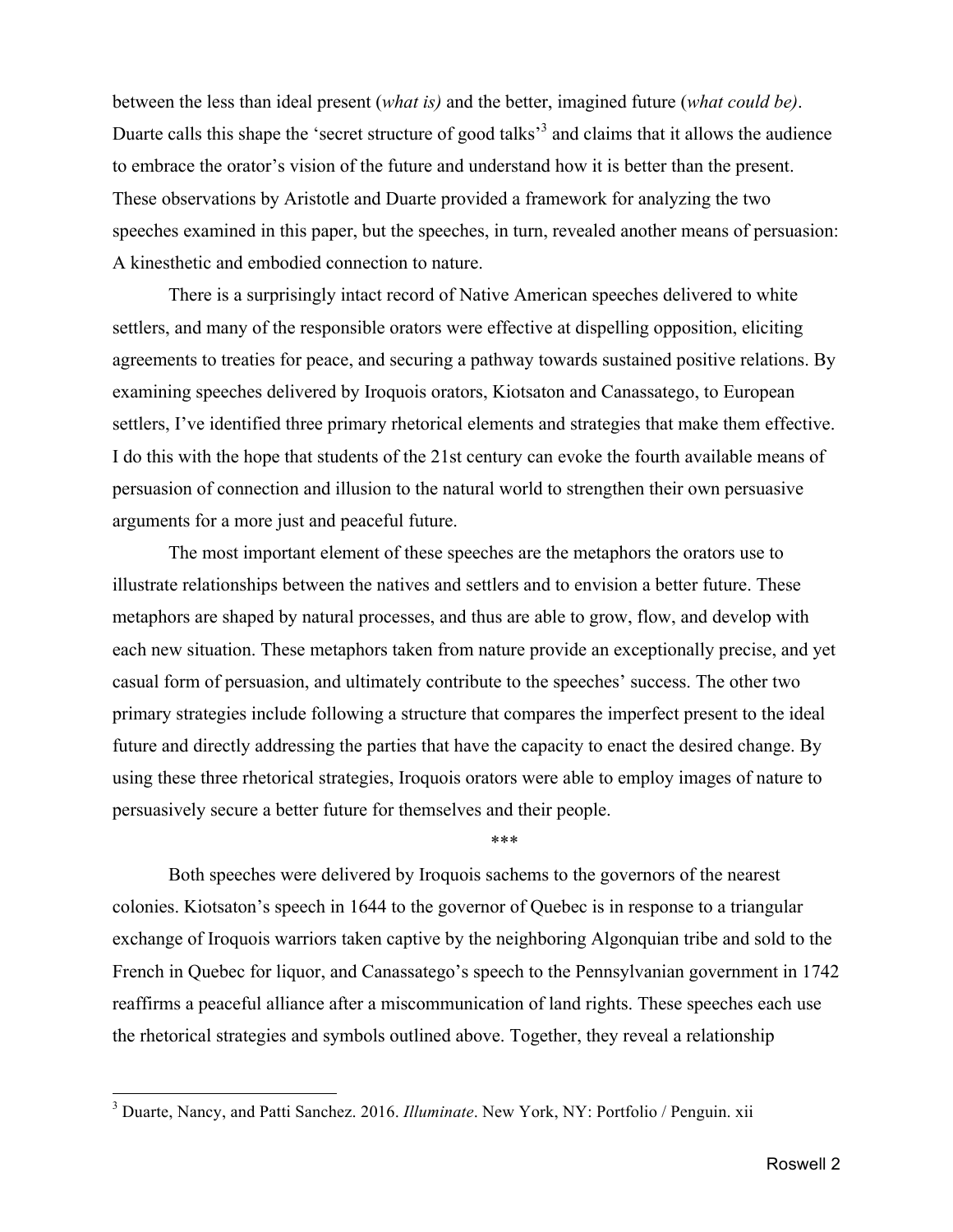between the literary genre of oratory, the use of nature as a means of persuasion, and methods of igniting social change.

Before analyzing the speeches themselves, it is important to consider both the origins of oratory as a medium of communication between settlers and natives, as well as the historical and mythological contexts of the Iroquois people. William Clements, in his book *Oratory in Native North America,* examines in detail the pathway of orators. Speeches that communicated ideas and needs across the native and settler boundaries emerged as preferable to other forms present in both cultures such as myth-telling, lyrical poetry, and song because of proclivities of each culture.4 In most Native American tribes, sachems, or chiefs, were not selected via family line or elected through voting, but rather became apparent organically, often because of their ability to act as arbiter or peacemaker. In fact, situations that involved some sort of speaking on behalf of others often exposed these titular leaders, because much of the responsibility of sachems involved negotiating. This is affirmed in the number of native tribes in North America that have a word translating to "He speaks true," which was regarded as an exceptionally high form of flattery.<sup>5</sup>

Aside from being intrinsically valued as an important skill in the native societies, oratory was also preferred by Old World settlers, and this combination secured oratory as the primary medium of conflict resolution and negotiation. The appeal of speeches to the settlers was scaffolded by its similarity to sermons and other familiar Old World means of mass communication, but was heightened by the European's choice to affirm the aspects of native society that they regarded highly, such as virtues of "directness, courage, and spiritual grandeur, to name only a few that early observers were likely to appreciate."6 In this way, speeches became the method, and a genre of literature, of igniting change within and across cultures in early America.

Understanding the origins of oratory as a form of social change in early America is not enough to contextualize speeches that are available for analysis. Sandra Gustafosn, author of *Eloquence is Power: Oratory and performance in early America, emphasizes the complexity of* power and symbolize in early American speeches. She outlined the several other intermediators

<sup>4</sup> Clements, William M. 2002. *Oratory in Native North America*. Tucson, Arizona: University of Arizona Press.

<sup>5</sup> Williams, Roger. 1647. *A key into the language of America: Or, an help to the Language of the natives in that part of America, called New England*. London: Gregory Dexter.

<sup>6</sup> Clements, William M. 2002.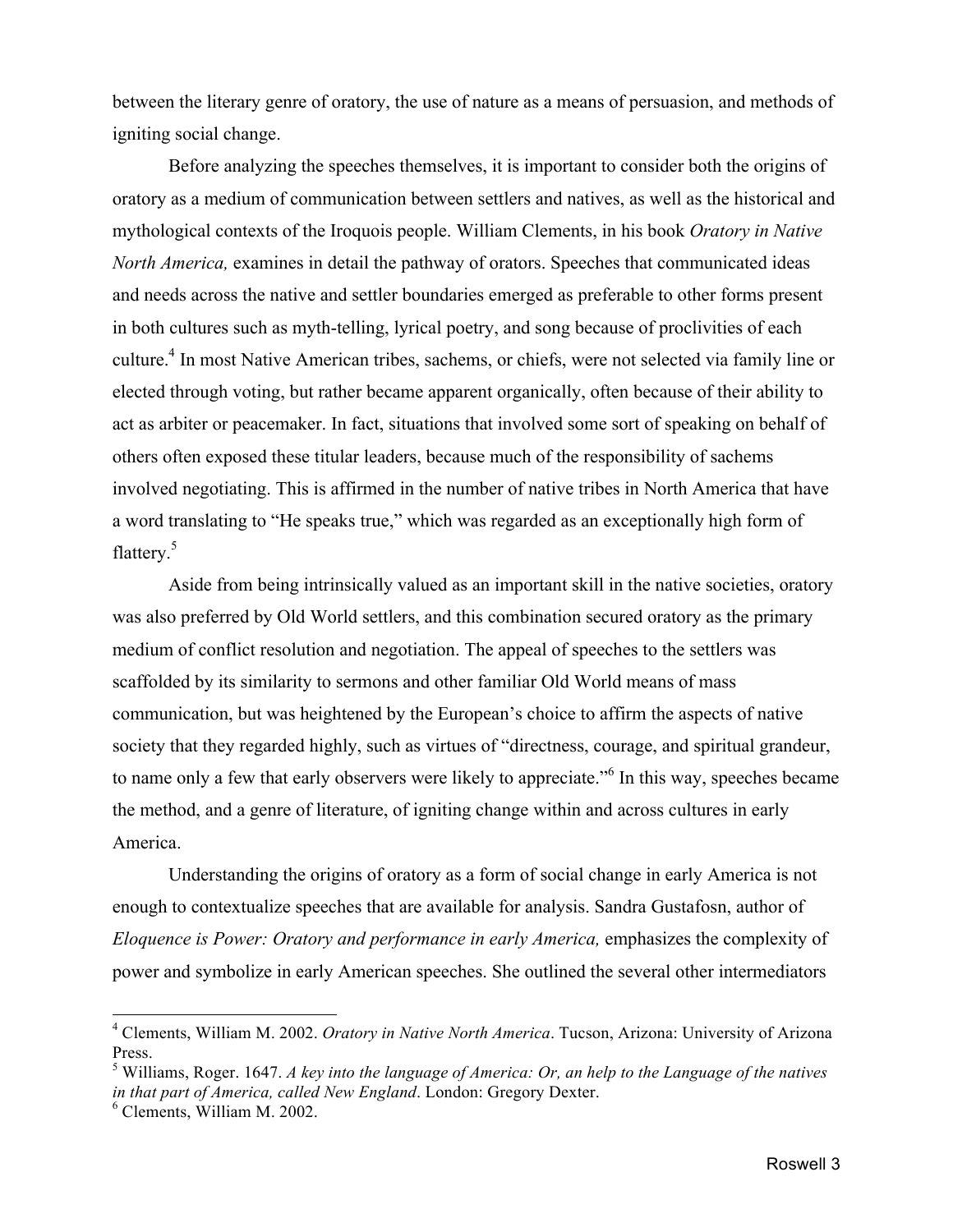that require acknowledgment before examining speeches themselves. Oratory is about much more than the order of words; it is also about cadence, poise, audience connection, and even the physical arrangement of people in the space. These, however, are nearly impossible to capture in writing. Another barrier to fully examining speeches from native people in early America is translation; almost all of the speeches from Native Americans to governors of early settling towns were delivered in their native languages. Generally, a trusted interpreter served as the gobetween, and was awarded said trust because of some dual allegiance.<sup>7</sup> This role was often filled by Europeans who were taken captive at a young age and raised by natives, and therefore were fluent in both languages and equally allied to both. <sup>8</sup>

In addition to missing the face-to-face components lost by not being present for the speech and any nuances missed in translation, it was neither the orator or the translator who transcribed the speeches that are available for study today -- often it was a third party European who could have taken other liberties with the words attributed to the orator. The accounts that are published were usually written by journalists who were writing for early newspapers, soldiers who were keeping personal journals that were found and later published, or missionaries who were creating records.<sup>9</sup> People from two of these roles are responsible for preserving the speeches analyzed in this paper; Kiotsaton's speech was recorded by a Jesuit missionary, and Canassego's oration to the Pennsylvanian government was archived by Ben Franklin.

Most of these writings by settlers about native Americans include secondary commentary that express admiration of the apparent eloquence of native orators, but it is worth noting the occasional sentiment among American Puritans that was clouded with fear. Some believed that strong oratory skills were evidence of the Devil's presence in the native orators; they believed that the ability to persuade masses of people or to speak on behalf of them in a way they affirmed was sly, and therefore reflected a satanic impurity in the native.<sup>10</sup> This was emphasized by the fact that the speakers were not reading from a page. Without a written language, there was no reason for orators to write out a speech in preparation. The extemporaneous eloquence contributed to the genuine, inspired, and direct nature of the speeches, but also added to the eeriness for suspecting settlers, especially Puritans.

<sup>–&</sup>lt;br>7 Gustafson, Sandra M. 2000. *Eloquence is Power: Oratory and performance in early America*. North Carolina: University North Carolina Press.

<sup>8</sup> Gustafson, Sandra M. 2000.

<sup>9</sup> Clements, William M. 2002. 5

<sup>10</sup> Clements, William M. 2002. 5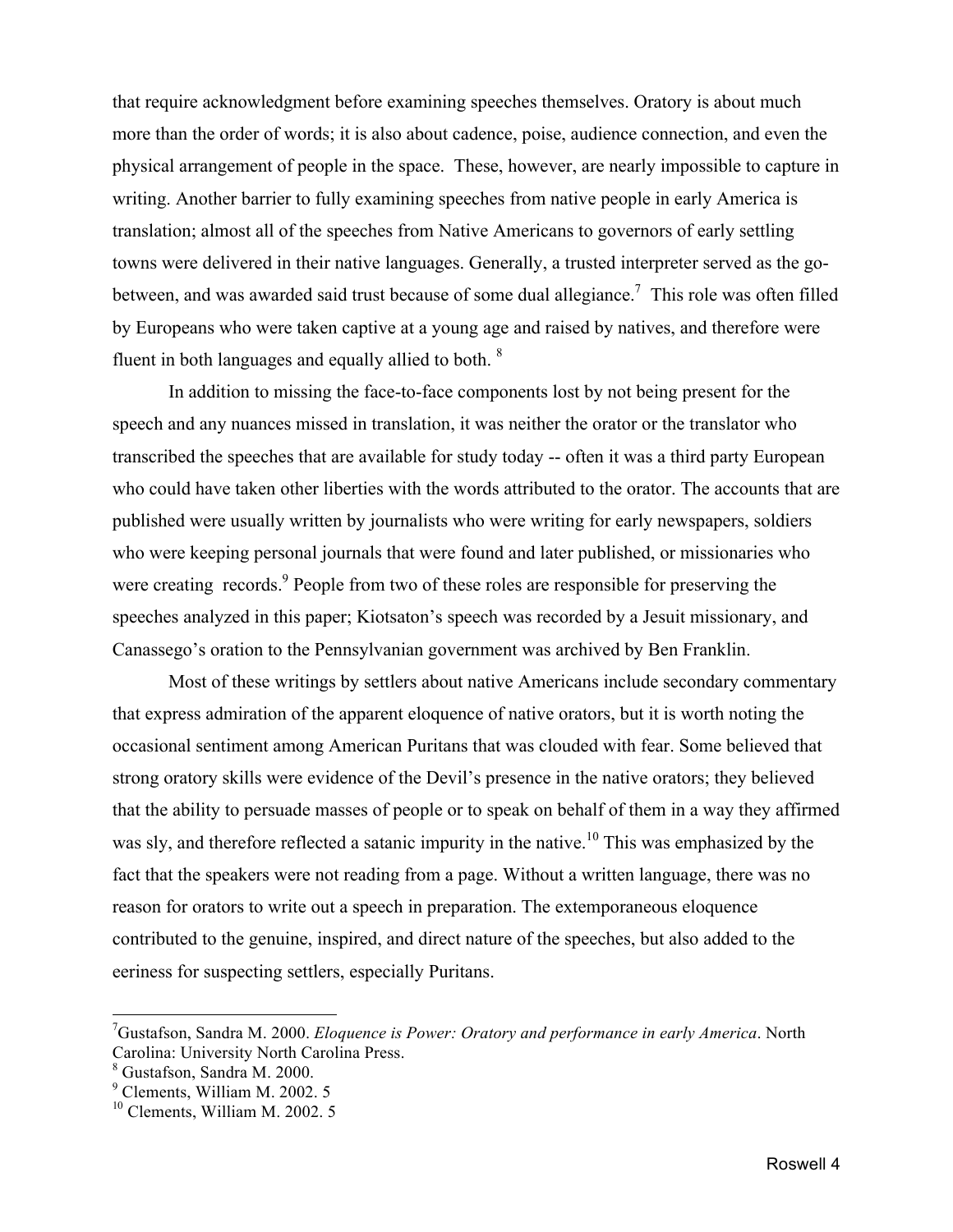Speeches have complexity beyond the number of middle people who handled the words between their delivery and my study of them. It is still imperative to provide a historical context for the Iroquois people in order to understand the impact and use of symbolism from available and natural metaphors embedded in these speeches. Nancy Duarte acknowledges that speeches require more than just a shape guiding a general outline; good speeches often contain stories, ceremonies, or symbols that amplify ideas and heighten emotion.<sup>11</sup> This was undoubtedly the case in speeches delivered by Native Americans to settlers, and below is a brief description of the Iroquois origin story. This begins to highlight the role of metaphors and symbols that are a marked component of Native American oratory.

The Iroquois people, according to oral tradition transcribed by a contemporary Iroquois, George-Kanentiio Doug, all descend from the Sky Woman who descended to earth following her curiosity and built the earth upon the Great Turtle's back. However, since their creation, her descendants, the humans, split into five tribes that were further divided into clans. These five tribes were not always peaceful, and in fact often fought and killed each other with ferocity until a prophetic Peacemaker came to persuade them to live underneath a Great Tree of Peace and establish the Iroquois Confederacy.<sup>12</sup>

While the Iroquois people did not renounce war altogether when the Peacemaker arrived, they did create a nuanced system of government and representation complete with checks and balances to prevent any one leader from rising to complete power. The power to make recommendations for sachem was left to women, making the Iroquois a strong matrilineal and democratic society.<sup>13</sup>

The creation of the governmental structure occurred as the Confederacy was forming under the Great Tree of Peace, which, oral tradition tells us, was a White Pine because of the Peacemaker's vision of a White Pine "reaching to the sky and gaining strength from three counterbalancing principles." These principles -- peace between both mind and body and individual and society, human conduct and freedom of speech and thought as necessary for justice, and physical strength and civil authority -- were supported by the four tree roots. The roots spread in different directions and symbolize the confederated nations and invitations to

<sup>&</sup>lt;sup>11</sup> Duarte, Nancy, and Patti Sanchez. 2016. 22

<sup>&</sup>lt;sup>12</sup> George-Kanentiio, Doug. 2000. *Iroquois Culture and Commentary*. Santa Fe, NM: Clear Light Publishers.

<sup>13</sup> Johansen, Bruce Elliott, and Barbara Alice Mann, eds. 2000. *Encyclopedia of the Haudenosaunee (Iroquois confederacy)*. Westport, CT: Greenwood Press. 76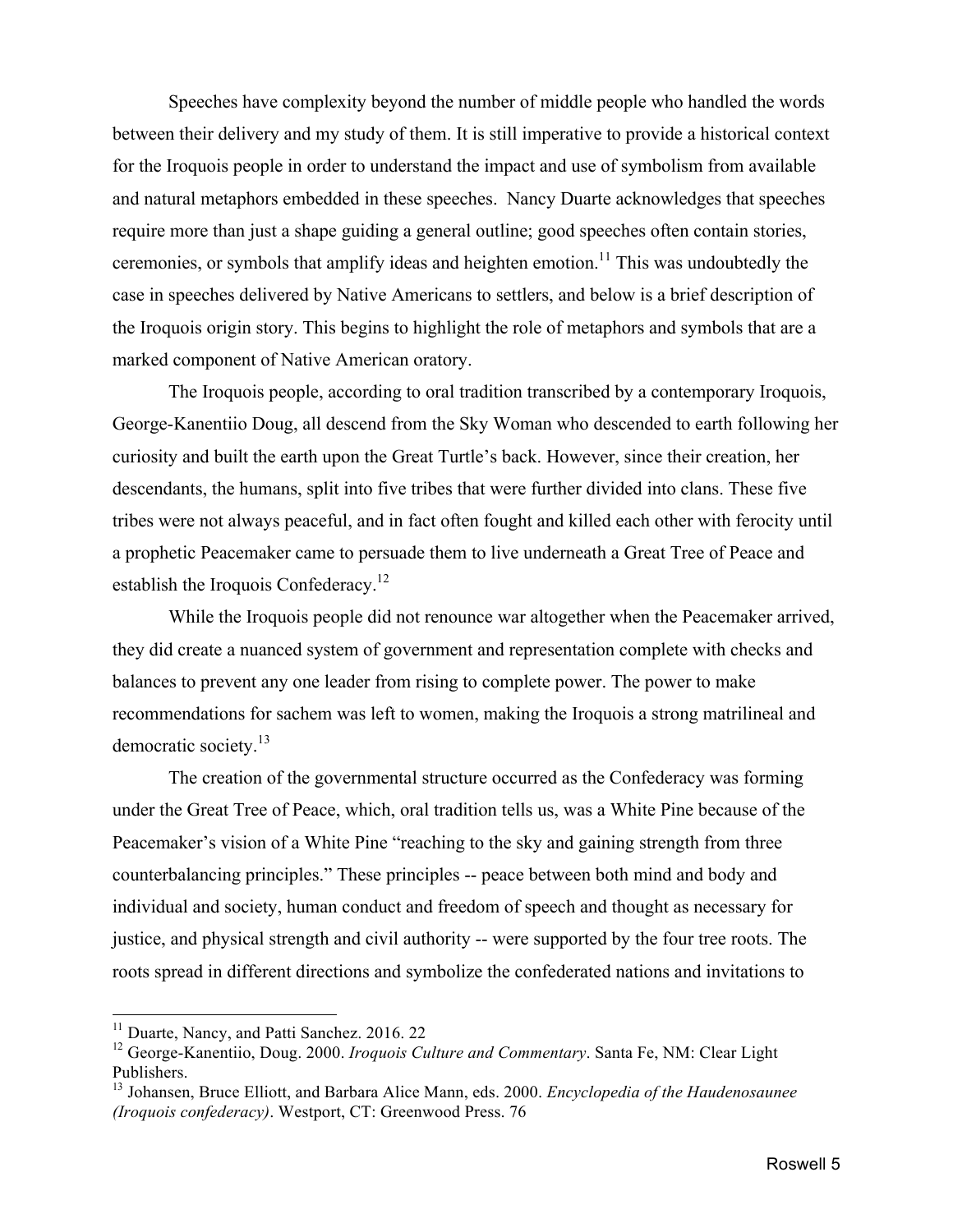others regardless of race, shelter, or tribe.<sup>14</sup> Another notable aspect of the Great Tree of Peace is that at the founding of the Iroquois nation, the feuding clans buried their weapons, including hatchets, under the Great Tree<sup>15</sup> leading to the trope "bury the hatchet."<sup>16</sup> Aspects of the origin story continually appear in Iroquois speeches and will be identified later.

The White Pine became such a symbol that it was eternalized on the wampum belts of the Iroquois confederacy. The belts, embroidered from wampum beads carved from shells, held

characters that depicted scenes, stories, and agreements, and could either be black (indicative of war), white (indicative of peace), or a more nuanced combination of both black and white. These belts served two primary purposes in effective oratory: to record historical occurrences given that there was no written language,



and to ceremonially facilitate relations and ensure the keeping of promises and pledges.<sup>17</sup> These belts are sacred, and the wampum "writers" were said to be "talking" their thoughts into the wampum belts. The characters, sometimes compared to Chinese characters because they are understood consistently across dialect, had definite meanings and could be later read with confidence.<sup>18</sup>

Both the origin story and the wampum belts had significant presence in speeches delivered to European settlers. The nature of negotiating across cultures and languages lends itself to confusion, and because there was no written language, responsibility fell on the appointed sachems to remember events and preserve stipulations of treaties. The sachems had methods to assist them in this role including the arranging and exchanging wampum belts that "represented the public archives"<sup>19</sup> and stood for specific clauses of treaties. The specificity and use of the wampum belts contributed to the sense of detailed attention the Iroquois devoted to negotiations. Francis Parkman noted that the French, Dutch, and English were "never more astonished" than by "the precision with which, before replying to their addresses, the Indian orators repeated them point by point."<sup>20</sup>

<sup>&</sup>lt;sup>14</sup> Johansen, Bruce Elliott, and Barbara Alice Mann, eds. 2000. 136

<sup>&</sup>lt;sup>15</sup> Johansen, Bruce Elliott, and Barbara Alice Mann, eds. 2000. 35

<sup>16</sup> George-Kanentiio, Doug. 2000. *65*

<sup>&</sup>lt;sup>17</sup> Johansen, Bruce Elliott, and Barbara Alice Mann, eds. 2000. 327

<sup>&</sup>lt;sup>18</sup> Johansen, Bruce Elliott, and Barbara Alice Mann, eds. 2000 327

<sup>19</sup> Parkman, Francis. 1867. *The Jesuits in North America in the Seventeenth Century*. Boston. 29

<sup>20</sup> Parkman, Francis. 1867. 29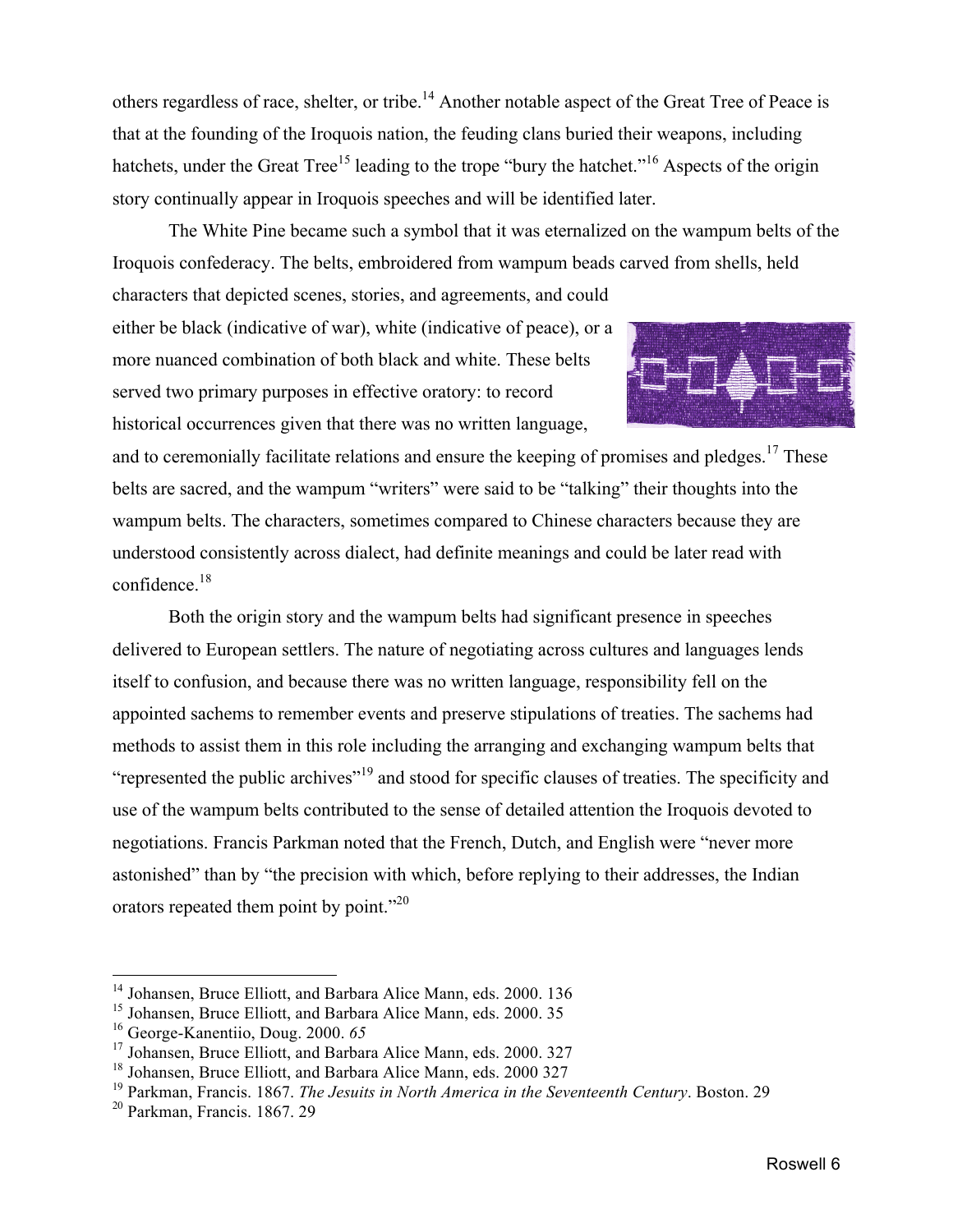As stated above, good orators required skill, practice, articulateness, and effective rhetoric. Parkman said of the men who were selected by the women of their clan to speak on behalf of the native nations, "Nature and training had fitted them for public speaking, and they were deeply versed in the history and traditions of the league. They were in fact professed orators, high in honor and influence among the people."<sup>21</sup> Practice and knowledge, however, is not what I believe made these speeches effective. Metaphors drawn from the natural and embodied realities available to the orator and the listeners are essential components of what makes Kiotsaton and Canassatego's speeches successful. These comparisons make any situation tangible, precise, and also emphasize urgency by conjuring familiar and relatable images from the every-day natural world. It was this use of the fourth available means of persuasion; connection to nature, that separates these speeches from mere talks into a speech that successfully ignites its intended change.

Several examples of symbols taken from natural and familiar occurrences that were used in native speeches were documented in Francis Jennings' book *The History and Culture of Iroquois Diplomacy.* I present them here because they clearly illustrate the types of images from nature that become symbols fit for demonstrating relationships and convincing opposition.

### *Antlers*

This is a symbol associated with leaders of peace. A sachem, when inaugurated into office, was crowned with antlers. If people feared a leader was not succeeding, they would speak of *dehorning* him.

### *Clouds*

"Trouble or threats that overshadowed interrelationships. To *dispel the clouds* was to remove the cause of trouble."

### *Path or Road*

"When the path was *full of brambles or fallen logs,* communication was poor and disputes existed. *To sweep the path clean* was to eliminate obstacles to friendship. *To cause great boulders to fall into the path* was a threat to break off relations."

### *Tree*

An important and complex symbol of peace and protection. Trees of peace can be planted (commence a new peaceful relationship), can fall accidentally or through neglect, or be uprooted by war, can spread shade, or be raised up.

*Wood's Edge*

<sup>21</sup> Parkman, Francis. 1867. 29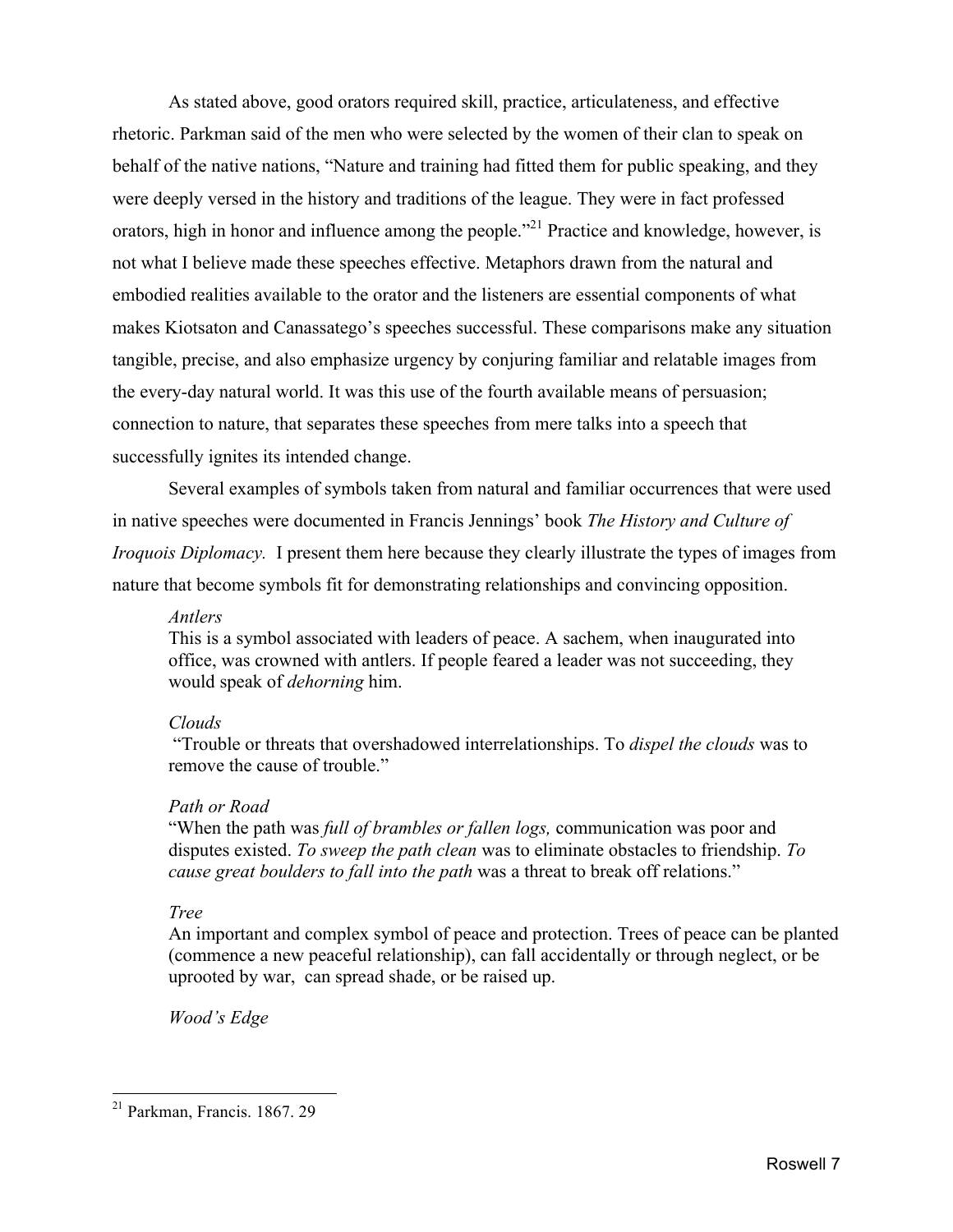"Protocol demanded that friendly visitors stop at the wood's edge before entering a village. *To be at the wood's edge,* therefore, was a manner of announcing one's readiness" to enter a treaty council.<sup>22</sup>

This miniature glossary exemplifies the types of words and images that serve to express the status of relationships between groups. Metaphors such as these that make exceptional connections between the conflict at hand and the available, easily embodied occurrences around them such as the edge of the forest, the growing tree, and the darkening clouds, are an integral part of what makes these speeches effective.

Only with the origin of oratory, the middlemen such as translators and transcribers, and the history of the Iroquois, as well as the prevalence and importance of nature-based metaphors in mind, it is possible to analyze and explicate the two Iroquois speeches.

**\*\*\***

Writings by Francois le Mercier and others Jesuit missionaries to New France were compiled by Francis Parkman into a book, *The Jesuits in North America in the Seventeenth Century.* This book recounts events from 1634-1670 though a historical perspective. The nineteenth chapter, titled *Peace,* delineates the order of related events that ultimately led to the confirmation of peace between the French settlers and the Iroquois nations.

Parkman posits that among the Iroquois, "The ease and frequency with which a requisition seemingly so difficult was fulfilled afford a striking illustration of Indian nature, on one side, so stubborn, tenacious, and impracticable; on the other, so pliant and acquiescent."23 These oppositional aspects resulted in surprising back-and-forth between the French and Iroquois, and the speech examined here represents a recommencement of a time of peace.

In this particular circumstance, Kiotsaton, chief of the Iroquois at the time, came to Quebec at the end of May, 1644, to hold council regarding a triangular exchange of three Iroquois men captured by Algonquin warriors and the French. The men were taken by Algonquins in a rage of war when many other Iroquois were killed, but the three captives were eventually given to the French in return for gifts -- namely alcohol. This speech serves to thank the French Governor of Quebec for keeping the captives safe and returning them to the Iroquois,

<sup>22</sup> Jennings, Francis. 1995. *The History and Culture of Iroquois Diplomacy*. Syracuse, NY: Syracuse University Press. 115-119

<sup>23</sup> Parkman, Francis. 1867. 28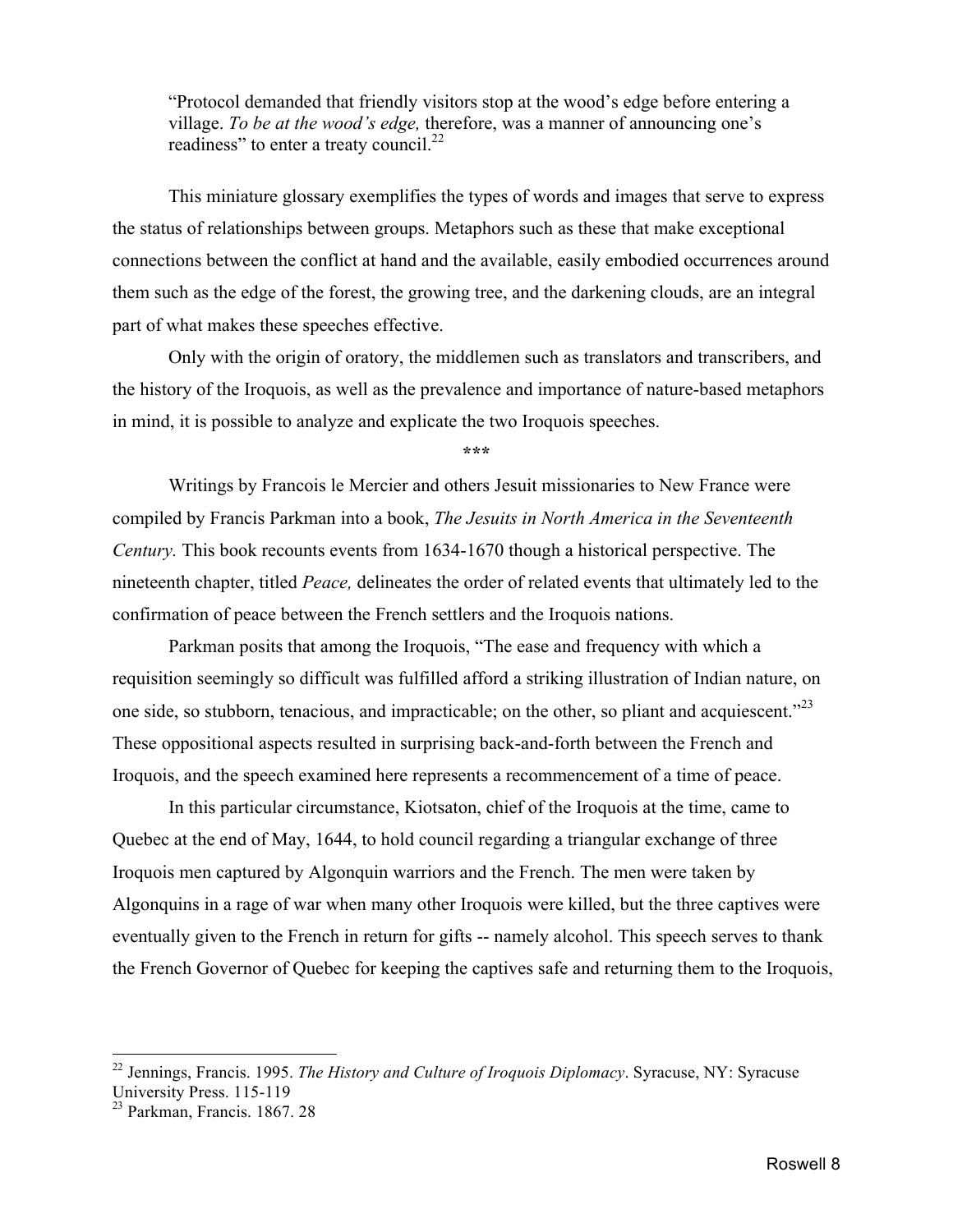and to reprimand the Algonquins for slaying "our warriors in the spring"<sup>24</sup> and leaving "the scene of the fight where the prisoners were taken."<sup>25</sup>

The physical setup of these negotiations with settlers also speaks to the intention behind oratory, despite never writing out the speech itself. Parkman describes that on one side of the "parched area of the fort, where awnings were spread to shelter the assembly"<sup>26</sup> was the French governor of Montreal, Charles de Montmagny, whom the Iroquois called "Ontonio" and other settlers. Beside them Iroquois were sitting or lying on sheets of spruce bark, and across the way, were the Algonquins. In the middle was an open space decorated only with two poles and a line between them on which the wampum belts would be hung. The physical arrangement of the talk represented the relations between the parties in that the French and the Iroquois, who were reaffirming their alliance, were beside each other, and the Algonquins who were at odds with the Iroquois, were isolated on the other side of the circle.

This opening passage of Kiotsaton's speech is remarkable because of how well it encapsulates components that Nancy Duarte identifies as imperative to good speeches. The speech opens with this:

> Ontonio, give ear. I am the mouth of my nation. When you listen to me, you listen to all the Iroquois. There is no evil in my heart. My song is a song of peace. We have many war-songs in our country; but we have thrown them all away, and now we sing of nothing but gladness and rejoicing.<sup>27</sup>

To begin with, Kiotsaton clearly addresses the target of this section of the speech. Addressing him directly by name, Ontonio, conveys respect, a sense of directness, and makes the responsibility of the following requests clear. Interestingly, Ontonio is not the given name of the governor of Quebec, but is rather the Iroquois word for "Great Mountain," a translation of his actual French last name "Charles de Montmagny."28 Ontonio, then, is more of a beloved nickname that establishes intimate connection and further strengthens the impact of the speech.

The direct address at the very beginning and throughout the speech likely contributed to its success, but the next sentence also demonstrates the literal, image driven, easily embodied metaphor that successfully takes something abstract and complex and pins it to something

 <sup>24</sup> Parkman, Francis. 1867. 140

<sup>25</sup> Parkman, Francis. 1867. 140

<sup>26</sup> Parkman, Francis. 1867. 139

<sup>27</sup> Parkman, Francis. 1867. 140

<sup>28</sup> Gustafson, Sandra M. 2000.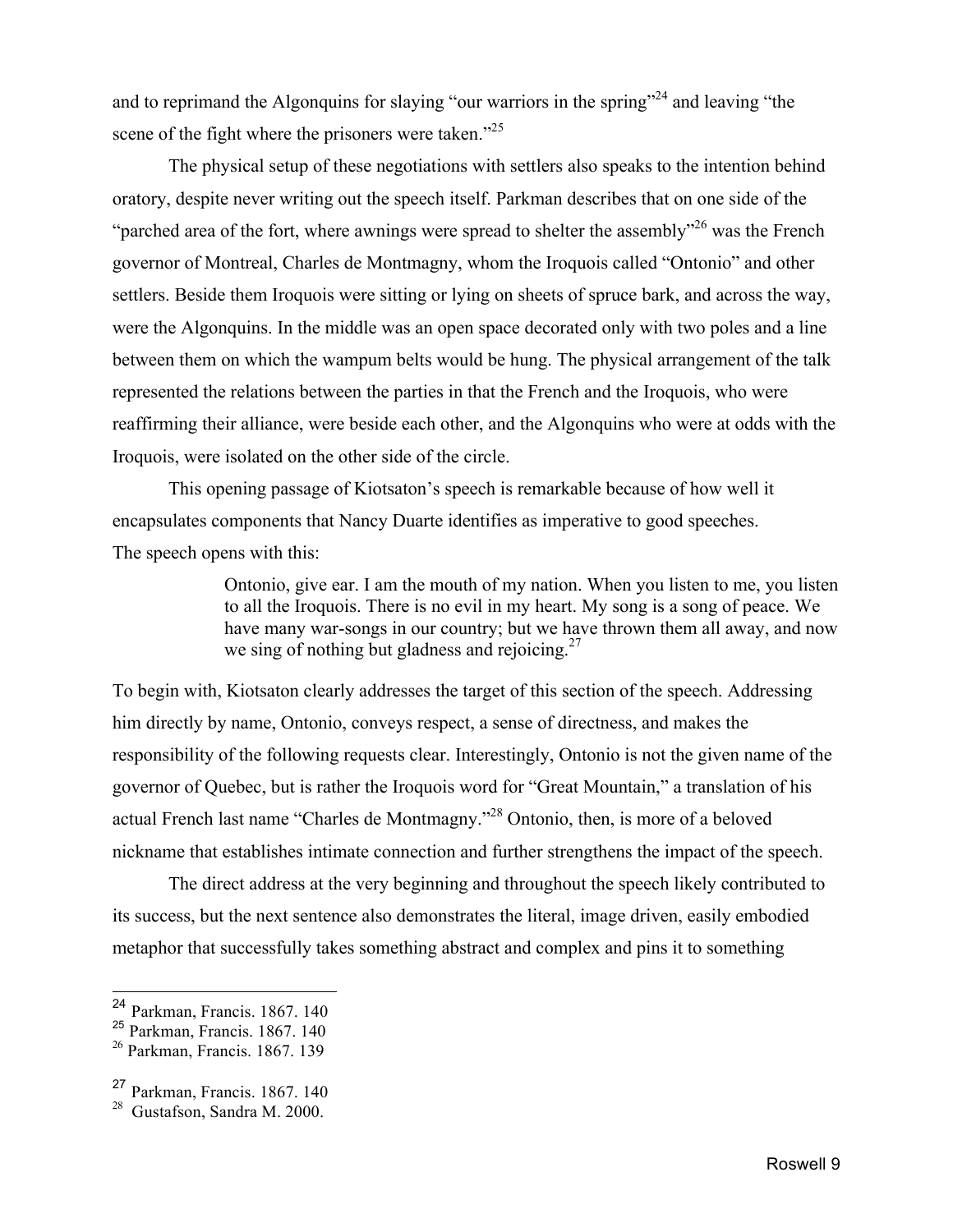immediate. The request to "give ear" is concrete, and because the verb "give" indicates a willingness to do so, it is not read as a demand to listen, but rather a simple nudge to allow for an avenue to be heard. The following sentence clarifies the reason for this: "I am the mouth of my nation." Without using complex language of representation or fancy titles to claim respect, Kiotsaton simply states that he speaks on behalf of the entire nation and establishes parity.

The last sentence in this introductory paragraph is also significant. Without using specific words to denote the difference between past and present, Kiotsaton renounces old ways and reiterates the present, better version. This is the first specific instance in the speeches I examine in which an orator compares a time of worse conditions to a time of blissful, better conditions - the format that Nancy Duarte claims is the "secret structure of great talks."29 The line "we have thrown them all away" is similar to the origin of the American colloquialism "bury the hatchet" which comes from the Iroquois Confederacy creation story in which the clans literally threw away weapons and tools of evil.

Later in the speech, when Kiotsaton is reprimanding the chief of the Algonquins, Piskaret, for requiring that the Iroquois captives walk alone unescorted, he says, "The prisoner whom you sent back to us suffered every kind of danger and hardship on the way." The transcriber, Francois le Mercier of the Jesuits, notes that Kiotsaton silently dramatized the hardship, and writes as if it were stage directions written for a performance:

> Here he proceeded to represent the difficulties of the journey in pantomime, so natural, that no actor in France could equal it. He counterfeited the lonely traveller toiling up some rocky portage track, with a load of baggage on his head, now stopping as if half spent, and now tripping against a stone. Next he was in his canoe, vailing trying to urge it against the swift current, looking around in despair on the foaming rapids, then recovering courage, and paddling desperately for his life $^{30}$

While Nancy Duarte would probably not recommend pantomining a section of any speech, I have no doubt that this physical expression of the difficulties the unescorted captive faced helped convey the severity of the Algonquin actions and likely contributed to their agreement to reestablish peace. Le Mercier says it himself; Kiotsaton was "so natural, that no actor in France could equal it." That Kiotsaton's attention towards and use of the natural world is commended by

 <sup>29</sup> Duarte, TED Talk.

<sup>30</sup> Parkman, Francis. 1867. 139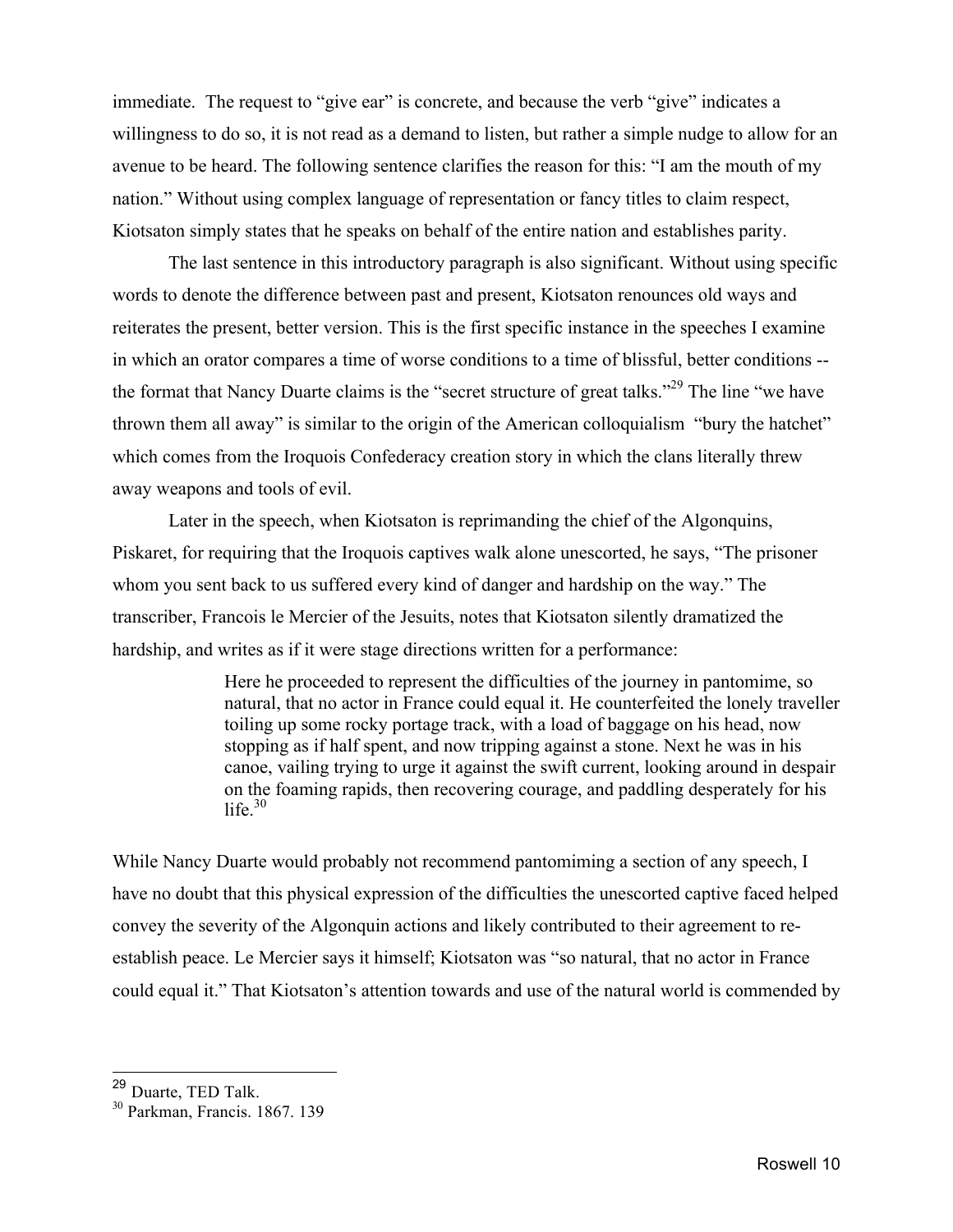this Jesuit missionary speaks to the importance and impact of conjuring the natural world in an oration.

> You would have said that he was cutting down trees, hacking off branches, dragging away bushes and filling up holes. Look! exclaimed the orator, and when he had ended this pantomime, the road is open, smooth, and straight; and he bent towards the earth as if to see that no impediment remained. There is no thorn, or stone, or log in the way. Now you may see the smoke of our villages from Quebec to the heart of our country. $31$

Here, le Mercier inserts between Kiotsaton's translated words "And to confirm his words, he hung another belt on the line." The metaphor of an open road of communication is common and potent metaphor in Iroquois oratory. One source traced it back to a speech delivered in 1743 in Lancaster by Canassatego to Maryland commissioners<sup>32</sup> with evidence suggesting there were literal roads around Lancaster, Pennsylvania that became loci for conflict over goods and territory. <sup>33</sup> However, the metaphor is is seen in this speech in 1644 as well as elsewhere in Iroquois rhetoric. Canassatego is quoted in several of Ben Franklin's writings saying that the road of communication "could become blocked by the logs, brambles, and boulders of misunderstanding," and needed to be periodically swept clear of obstacles. One way to do that was through revisiting or formulating a treaty council.<sup>34</sup> Kiotsaton used his body in relation to naturally occurring phenomenon in nature such as the tendency for a pathway to get overrun and need maintenance to sustain easy travelling between two destinations. This metaphor the relationship between the Iroquois and French settlers in Quebec is an excellent example of the ways in which embodying and applying images from nature can increase the efficacy of a persuasive argument.

Some scholars suggest that tools such as these metaphors and pantomimes were used to compensate for using a language that does not have words for abstract concepts such as justice, truth, or beauty. These critics suggest that figurative language reflects the "poverty of thought"<sup>35</sup> among the Iroquois, and that they must use direct, face-to-face, and personal modes of leadership in order to have any influence on their followers because they had no method of abstract, impersonal communication. I would argue that the enactment is neither negative nor uncivilized.

<sup>31</sup> Parkman, Francis. 1867. 141

 $32$  Gustafson, Sandra M. 2000. 115

<sup>33</sup> Gustafson, Sandra M. 2000. 128

<sup>34</sup> Gustafson, Sandra M. 2000. 128

<sup>35</sup> Clements, William M. 2002.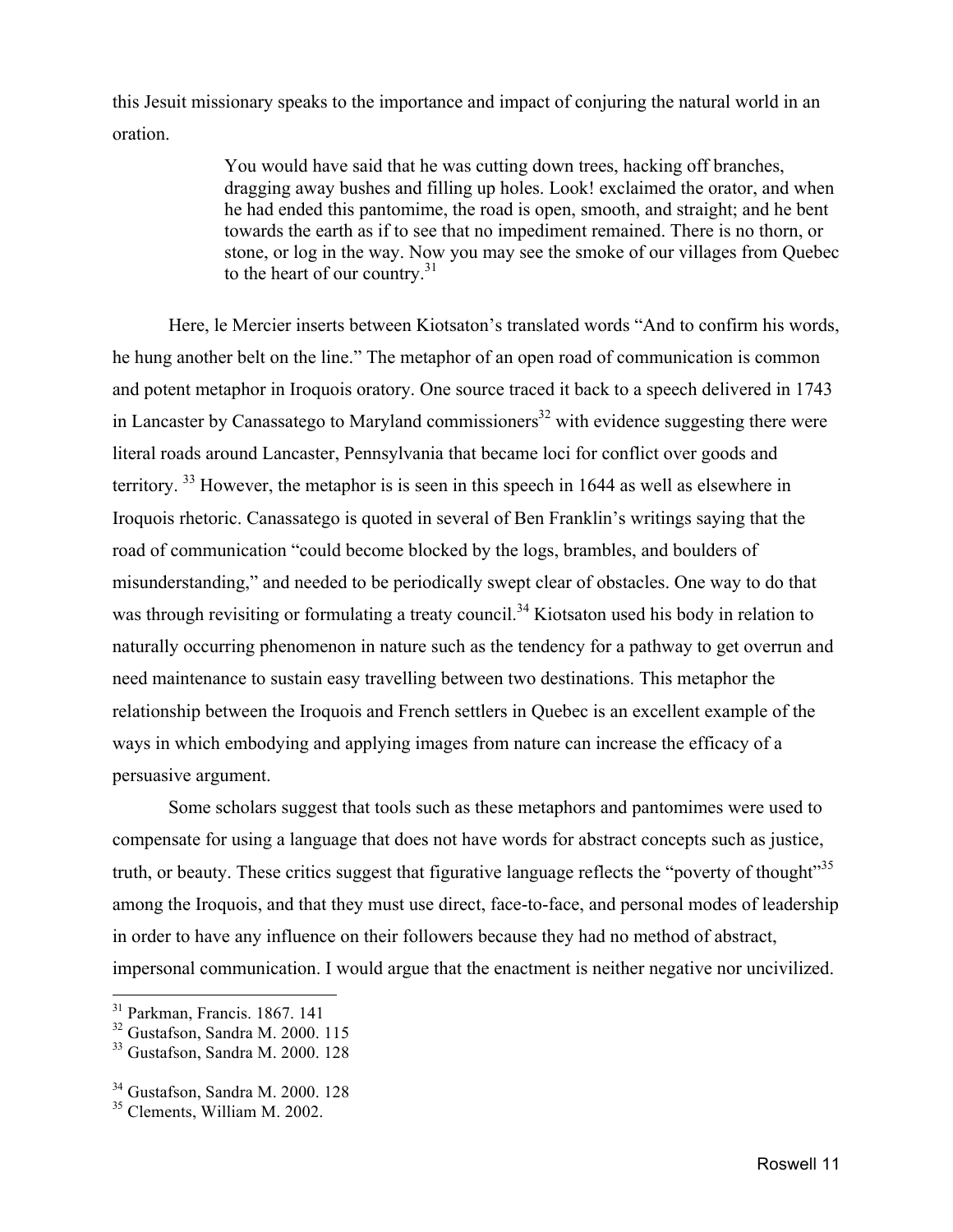Rather, its kinesthetic connection of words and action led to effective rhetoric that succeeded at igniting the change orators intended to achieve. The exceptional use of the natural and embodied world in the delivery of the speech is clear. I believe Kiotsaton's speech exemplifies the ways in which directly calling upon the physical and natural experiences of the target listeners makes communication powerful and successful.

Ultimately, in this speech by Kiotsaton to the Algonquins and the French in Quebec, the orator compared the less than ideal present to a blissful future of peace, identified the responsible parties with the capability to make change, and relied heavily on symbolism and ritual of naturebased metaphors. The speech was successful. Parkman notes

> Two days after, another council was called, when the Governor gave his answer, accepting the proffered peace, and confirming his acceptance by gifts of considerable value. He demanded as a condition that the Indian allies of the French should be left unmolested, until their principal chiefs, who were not then present, should make a formal treaty with the Iroquois in behalf of their several nations. Piskaret then made a present to wipe away the remembrance of the Iroquois he had slaughtered, and the assembly was dissolved.<sup>36</sup>

> > \*\*\*

The second speech, by Canassatego, was delivered about a century later in Pennsylvania, but there are a remarkable number parallels with Kiotsaton's speech above. Most notably, part of this speech was directed towards the Lieutenant Governor George Thomas with the intention of re-affirming peace after a miscommunication of land rights, and a later component of the speech reprimands the Delawares, a neighboring tribe, for "misbehaving" by burning down the houses of white settlers. However, this council occurred beneath the backdrop of the impending war between the English and the French. The governor prompted:

> *BRETHREN*, We cannot but congratulate ourselves that your Coming should happen at a Time when we are in daily Expectation of a War being declared between the King of England, and the French King, well knowing that should such a War happen, it must very sensibly affect you, considering your Situation in the Neighbourhood of Canada. Your Coming and this Juncture is particularly fortunate, since it gives us an Opportunity of mentioning several Things that may be necessary to be settled between People so strictly and closely united as we are. --An Union not to be express'd by any thing less than the affectionate Regards which Children of the same Parents bear for each other, as conceiving ourselves to be one Flesh and one People.<sup>37</sup>

<sup>36</sup> Parkman, Francis. 1867. 141

<sup>37</sup> Franklin, Benjamin. 2005. *Pennsylvania, and the First Nations: The Treaties of 1736-62.* University of Illinois Press. 70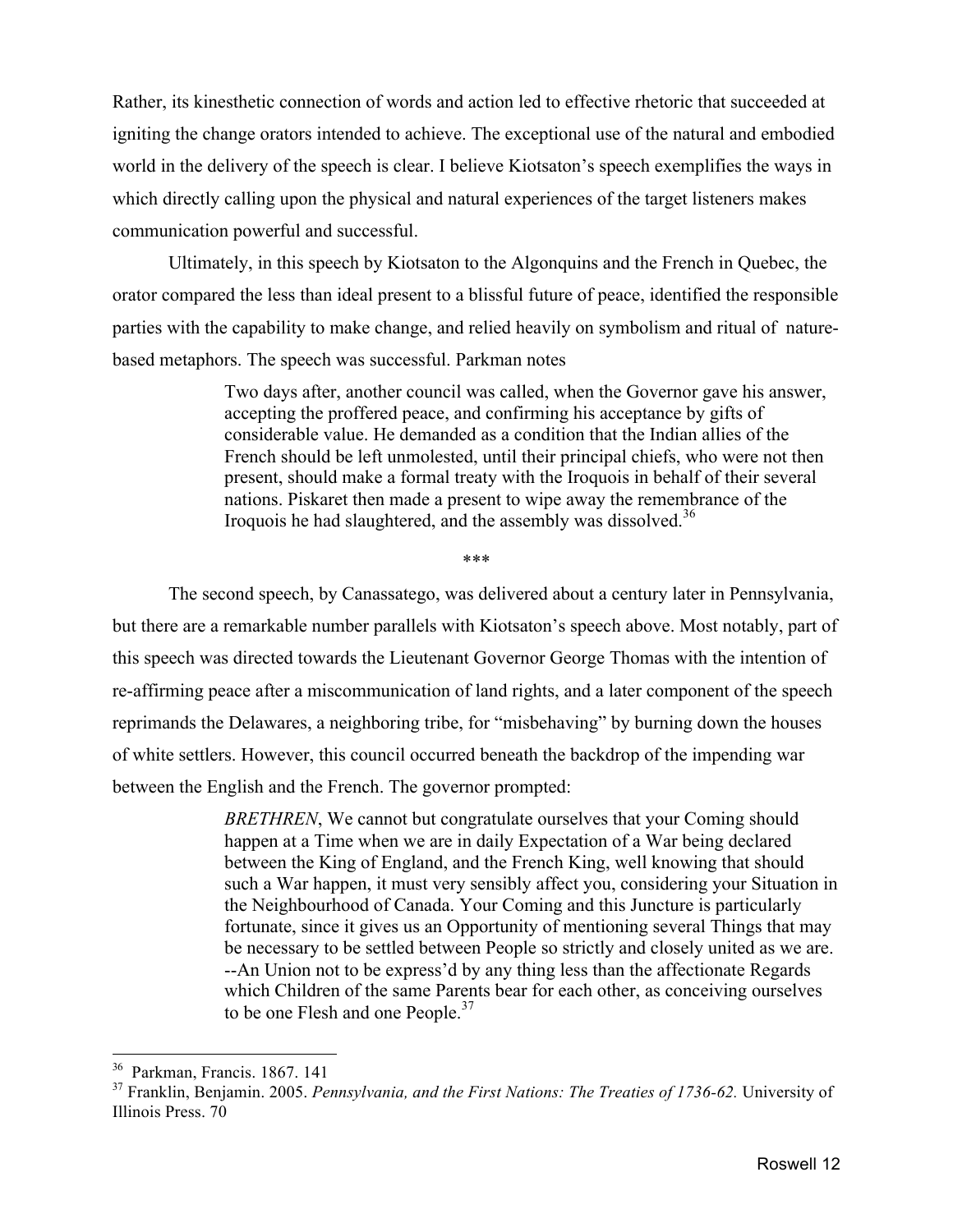This passage by the white governor of Pennsylvania exemplifies two of the three strategies that made Kiotsaton's speech successful. He addresses the people of the six nations affectionately and directly with "Brethren," and he compares *what is* to *what could be* by acknowledging that "should such a war happen, it must very sensibly affect you" but that if they solidify their alliance to each other, they could "conceive ourselves to be one Flesh and one People," presumably to stand together in war and defeat their enemy. However, Governor George Thomas does not use any metaphors -- based in nature or not -- and I believe there is a stark difference in tone and impact because of the formality and imprecision.

Canassatego, at the end of this speech, responded

*BRETHREN,* We thank you for your kind Speech: What you have said is very agreeable to us; and to-morrow when we have deliberated on the several Matters recommended to us, we will give you our Answer.<sup>38</sup>

The request to take time to deliberate is evidence to the care and thought that went into considering each part of the proposed treaty, and the following day, Canassatego spoke again.

> *BRETHREN, the Governor and Council, and all present,* According to our Promise we now propose to return you an Answer to the several Things mentioned to us Yesterday….The utmost Care therefore ought mutually to be taken by us on both Sides, that the Road between us be kept perfectly clear and open, and no Lets nor the least Obstruction be suffered to lie in the Way; or if any should by Accident be found, that may hinter our free Intercourse and Correspondence, it must forthwith be removed. *To enforce this, We lay down a String of Wampum.* In next place, We, on our Part, shall inlarge our Fire that burns between us. We shall provide more Fewel to increase it and make it burn brighter and clearer, and give a stronger and more lasting Light and Warmth.<sup>39</sup>

Canassatego continued the conventions of addressing the targeted listeners directly and comparing the less than ideal *what is* to the better *what could be*, but the first full sentence defies the strategies of using embodied natural images. The first sentence, beginning with According to our Promise" is alienatingly formal, but it is also and imprecise. I was surprised to see the obscure word "Things" used by an Iroquois orator because of its amorphous nature, but I was then relieved upon continuing to the next paragraph that returns to the rhetorical strategy of calling upon the available and familiar natural occurrences. I believe the formality and imprecision is a result of time period and contributes to the efficacy of the speech because of the expectation of the listeners, but that the actual beauty of the speech that makes it successful is the

<sup>&</sup>lt;sup>38</sup> Franklin, Benjamin. 2005, 71

<sup>39</sup> Franklin, Benjamin. 2005, 72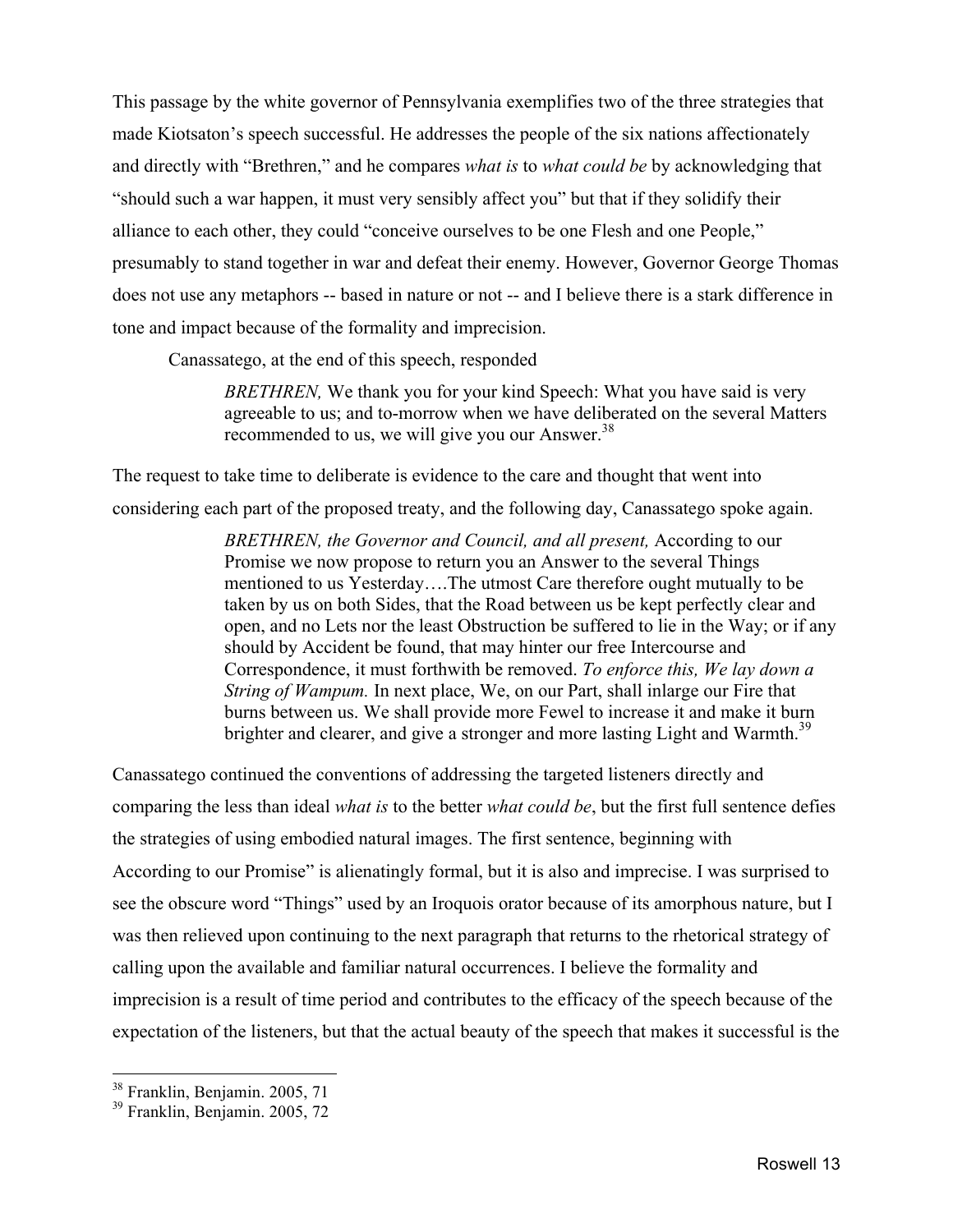reference to the road of correspondence and to the fire. The road was already discussed in reference to Kiotsaton's speech, but the fire, has many potential meanings. This listing in Jenning's glossary is here:

### *Fire*

- 1. A place of habitation. A family *kept its fire* where it lives
- 1. A formally designated location for treaty councils, as Onondaga was where the Iroquois League had its council fire, and Albany was for a long time where the fire burned for treaties between the Iroquois and the English colonies
- 2. A symbol of unity: *to eat across the fire.*
- 3. *To cross the fire* was to change sides.<sup>40</sup>

In this case, Canassatego is calling upon parts of each presented meaning; a brighter fire can make the place of habitation warmer, brighter, and more welcoming, it can make the road of communication more visible, it can be a symbol of unity. Each of these work together to take a common and natural phenomenon, fire, and use it to send a clear message of alliance and partnership between the Pennsylvanians and the Iroquois nation.

The component of this speech directed towards the Delawares begins like this:

*COUSINS,* Let this Belt of Wampum serve to chastise you. You ought to be taken by the Hair of the Head and shaked severely, till you recover your Senses and become sober. You don't know what Ground you stand on, nor what you are doing. Your Cause is bad; your Heart far from upright; and you are maliciously bent to break the Chain of Friendship with our Brother Onas and his people.<sup>41</sup>

Here again, we see the precision of Canassatego's feelings towards the Delawares. Many people can identify the feeling of wanting to shake someone by the hair to set their mind straight. Also, while I don't have a specific association with an "upright heart" I recognize how a tilted heart would be dangerous and lead to malicious behavior. The Chain of Friendship is also evoked, which, Jenning's glossary asserts translates literally to "arms linked together," and is a symbol of alliance.<sup>42</sup> "The Ground you stand on" is another image based in the physical and available natural world. The treaty took place in Philadelphia, a city that had not made treaties yet with the Delawares. This little passage is chock full of examples of physical, easy to embody, and naturebased images that are used to persuade the Delawares to treat and commit to better behavior.

Despite being delivered one hundred years and six hundred miles apart, the two speeches delivered by Iroquois leaders to the governors of respective colonies exemplify strategies orators

<sup>&</sup>lt;sup>40</sup> Jennings, Francis. 1995. 118

<sup>41</sup> Franklin, Benjamin. 2005, 80

<sup>42</sup> Jennings, Francis. 1995. 114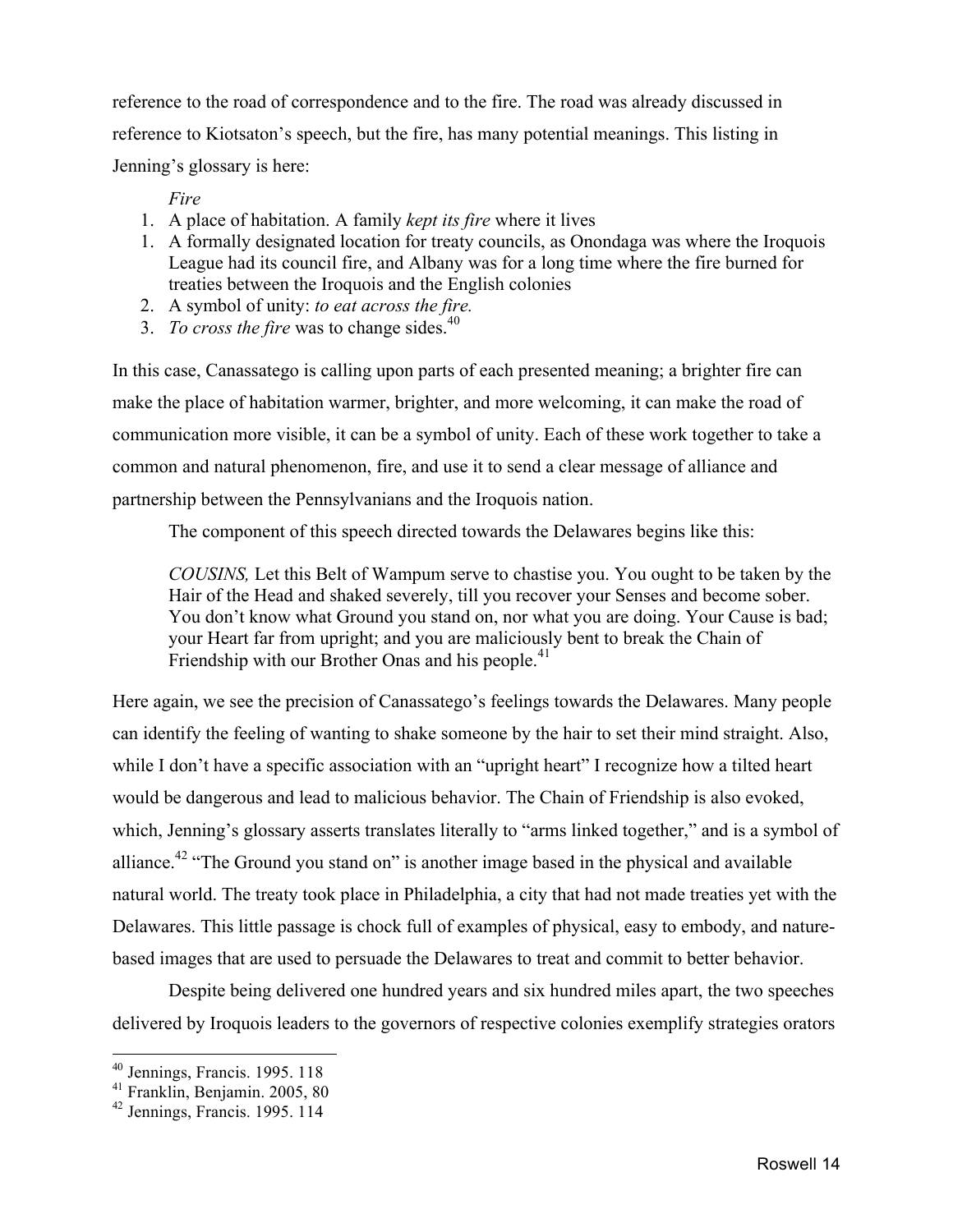used to persuade opposition to agree to a new set of rules to live by, securing a better future. These strategies include addressing the targeted listeners directly, comparing *what is* to *what could be*, and most importantly, making metaphors of the embodied and tactile natural occurrences and applying them to groups in dialogue with each other.

Taken together, these two speeches, then, suggest an important rethinking of Aristotle's "available means of persuasion." Perhaps the addition of "naturalistic" to ethos, pathos, and logos, would strengthen the ability of 21st century students to secure a better future through oratory. Kiotsaton and Canassatego were able to persuade the governors of their respective neighboring colonies to agree to a new set of rules to live by that promoted peace and respect. They were able to do this by addressing authority directly, clearly outlining the differences between the imperfect present conditions and the ideal future, and most importantly, constantly evoking the natural world in a way that was easily embodied.

Many students today, like the native americans in the 17th and 18th century, are facing unjust conditions imposed by powerful groups that don't understand their realities. Many students also believe that they can fight for change virtually, through videos, posts and writings over the internet. The success of the orators examined in this paper suggest that we too, could persuade our opponents to live by a better set of rules if we could evoke and embody connections to the naturalistic world. I would venture that even for those who grow up in urban environments without exposure to pristine nature, metaphors and images based in the natural are the most effective tool for persuading others to join an orator in working towards a more just future.